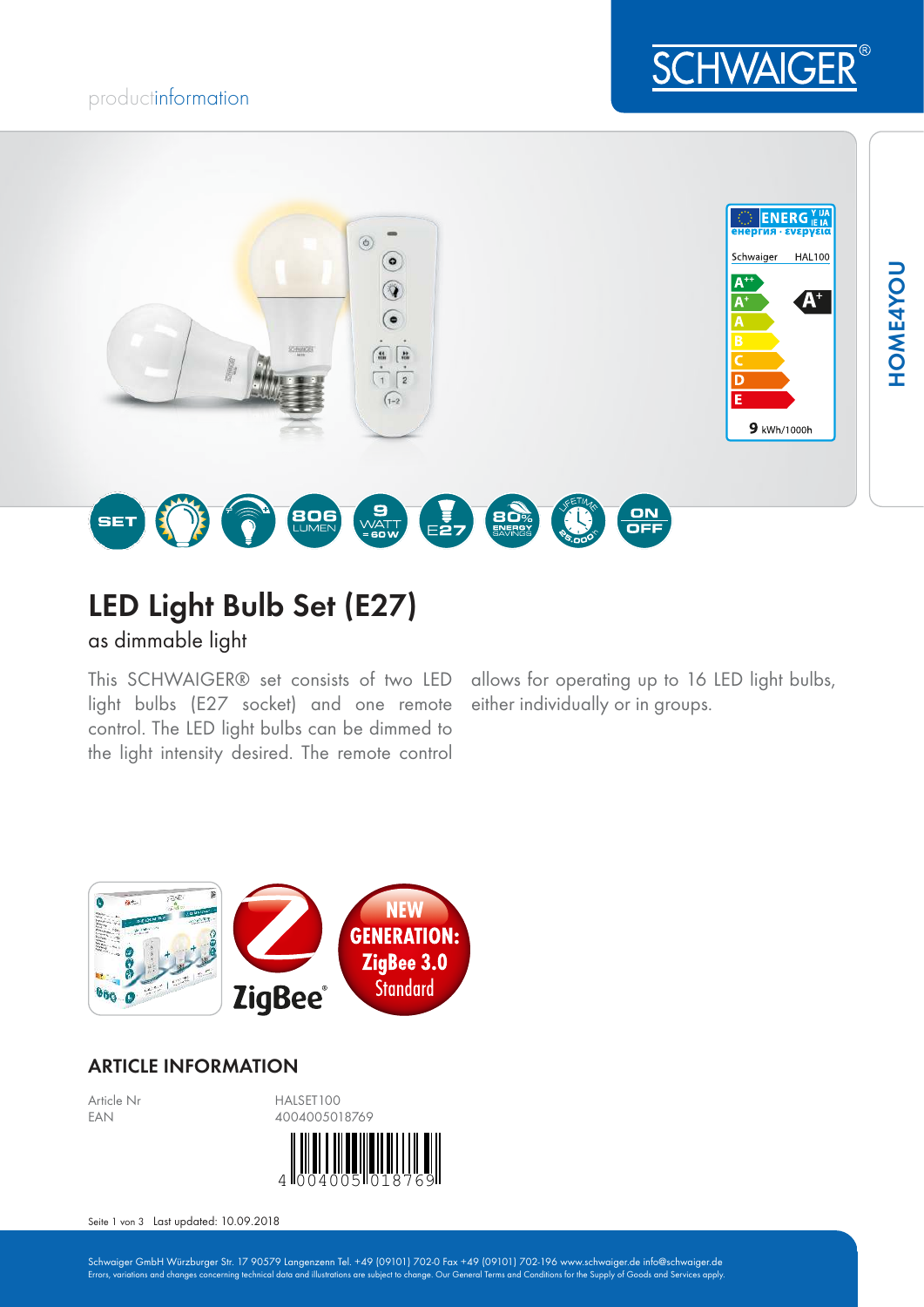

## FEATURES (HALSET100)

- SET consists of:
- » 2x LED Light Bulb (E27)
- » 1x Remote Control
- light bulbs can be operated via remote control directly
- light bulbs can be switched on or off

### TECHNICAL DATA

• light bulbs can be operated in groups

• content: light bulb, user manual

- battery-operated
- content: 2x LED light bulb, remote control, 2x battery (LR03/AAA), user manual

| Infe | uuc | ا تا ا⊥ ہ |
|------|-----|-----------|
| -    |     | --        |

## LED LIGHT BULB (E27)

- dimmable light
- adjustable light intensity (brightness)
- operation with the SCHWAIGER App via gateway or directly via remote control (ZHF02-MK)

#### TECHNICAL DATA

|     | arvice lite |  |
|-----|-------------|--|
|     |             |  |
|     | iture       |  |
|     |             |  |
|     |             |  |
|     |             |  |
| nce |             |  |
|     |             |  |
|     |             |  |
|     |             |  |

## REMOTE CONTROL

- operation of LED lamps (ZigBee 3.0 generation) of the HOME4YOU series
- light bulbs can be switched on or off
- adjustable light intensity (brightness)
- adjustable colour temperature
- adjustable RGBW light colour
- light bulbs can be operated in groups
- reset button on the back
- battery-operated
- content: remote control, 2x battery (LR03/AAA), user manual